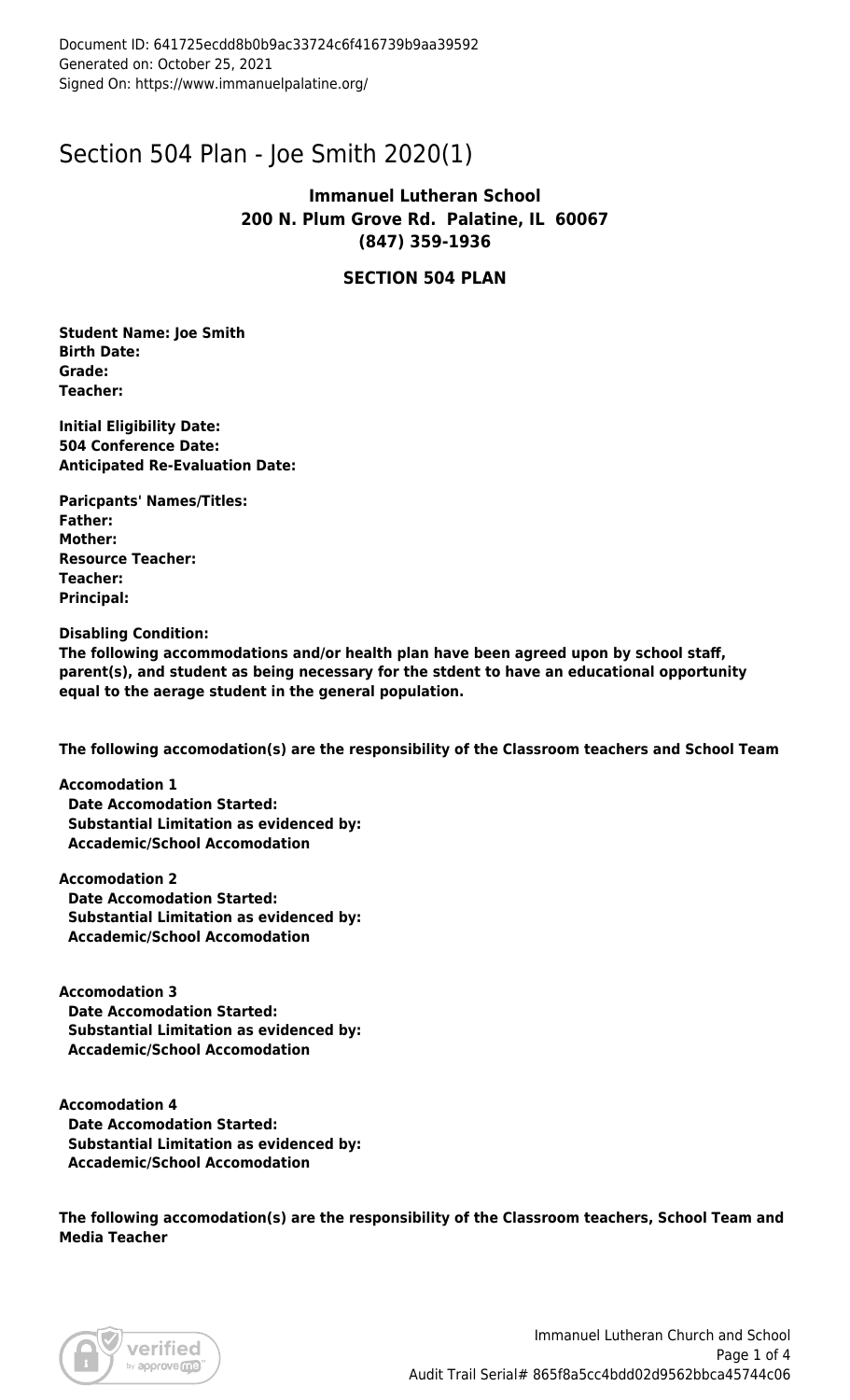Document ID: 641725ecdd8b0b9ac33724c6f416739b9aa39592 Generated on: October 25, 2021 Signed On: https://www.immanuelpalatine.org/

**Accomodation 1 Date Accomodation Started: Substantial Limitation as evidenced by: Accademic/School Accomodation**

**Accomodation 2 Date Accomodation Started: Substantial Limitation as evidenced by: Accademic/School Accomodation**

**Additional supports or services:** 

**Conference Notes:** 

**Anticipated Annual Review Date:** 

# **Signatures**

Student Name: Birth Date: Date of Meeting:

# **Conference Participants:**

#### **Conference Participants Name/Title:**

Father:

Mother:

Resource Teacher:

Principal:

Teacher:

### **Anticipated Annual Review Date:**

 $\Box$  I have received a link to ISB504 regulations and procedures:

https://isbe.net/Pages/Special-Education-Civil-Rights.aspx

 $\Box$  I have received a copy of the Section 504 Plan.

 $\Box$  I give consent for my child to receive Section 504 Accommodations.

 $\Box$  I do not give consent for my child to receive Section 504 Accommodations.

I have received a link to ISBE 504 regulations and procedures:

https:/[/www.isbe.net/Pages/Special-Education-Civil-Rights.aspx](http://www.isbe.net/Pages/Special-Education-Civil-Rights.aspx)

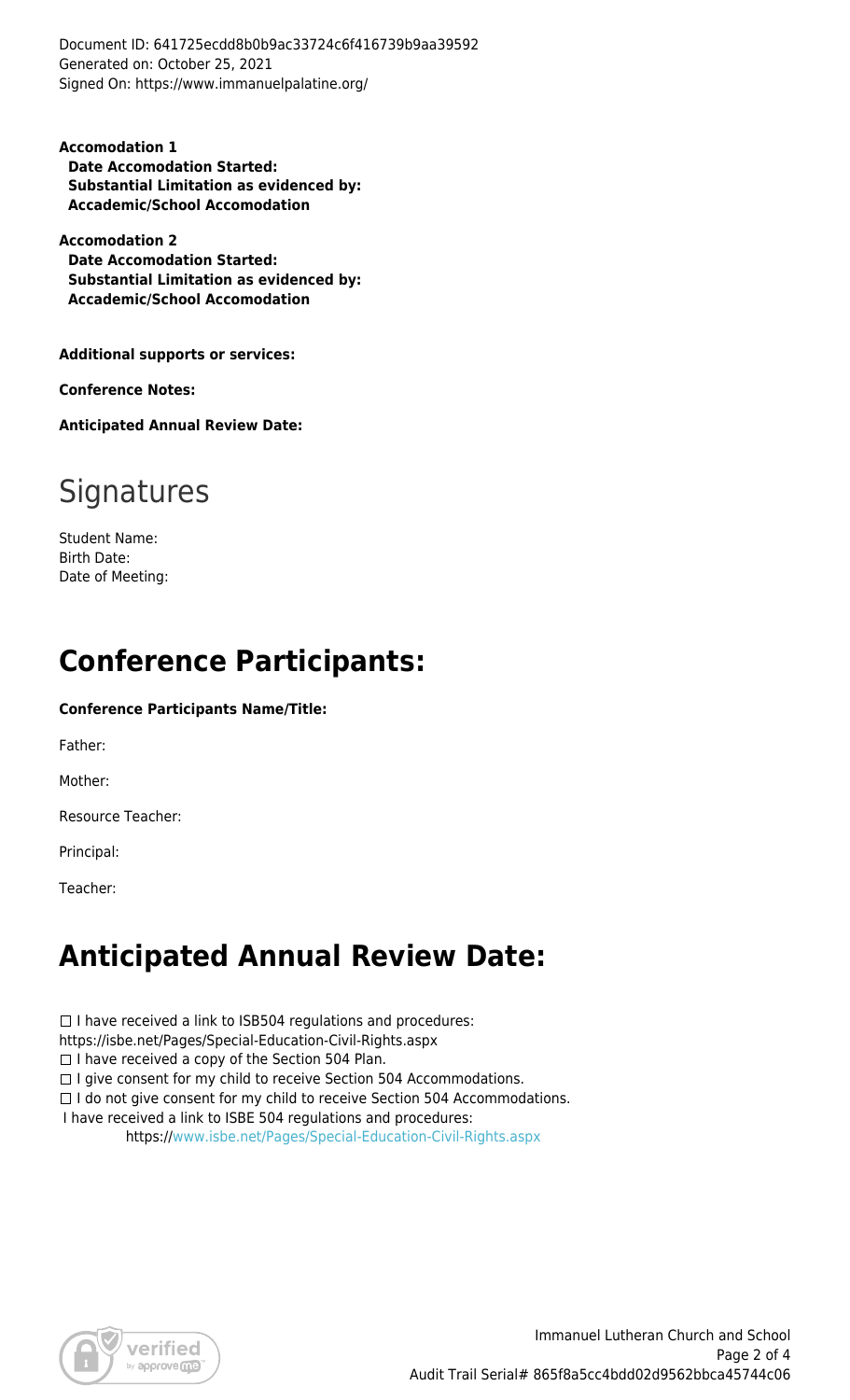$\boldsymbol{\times}$